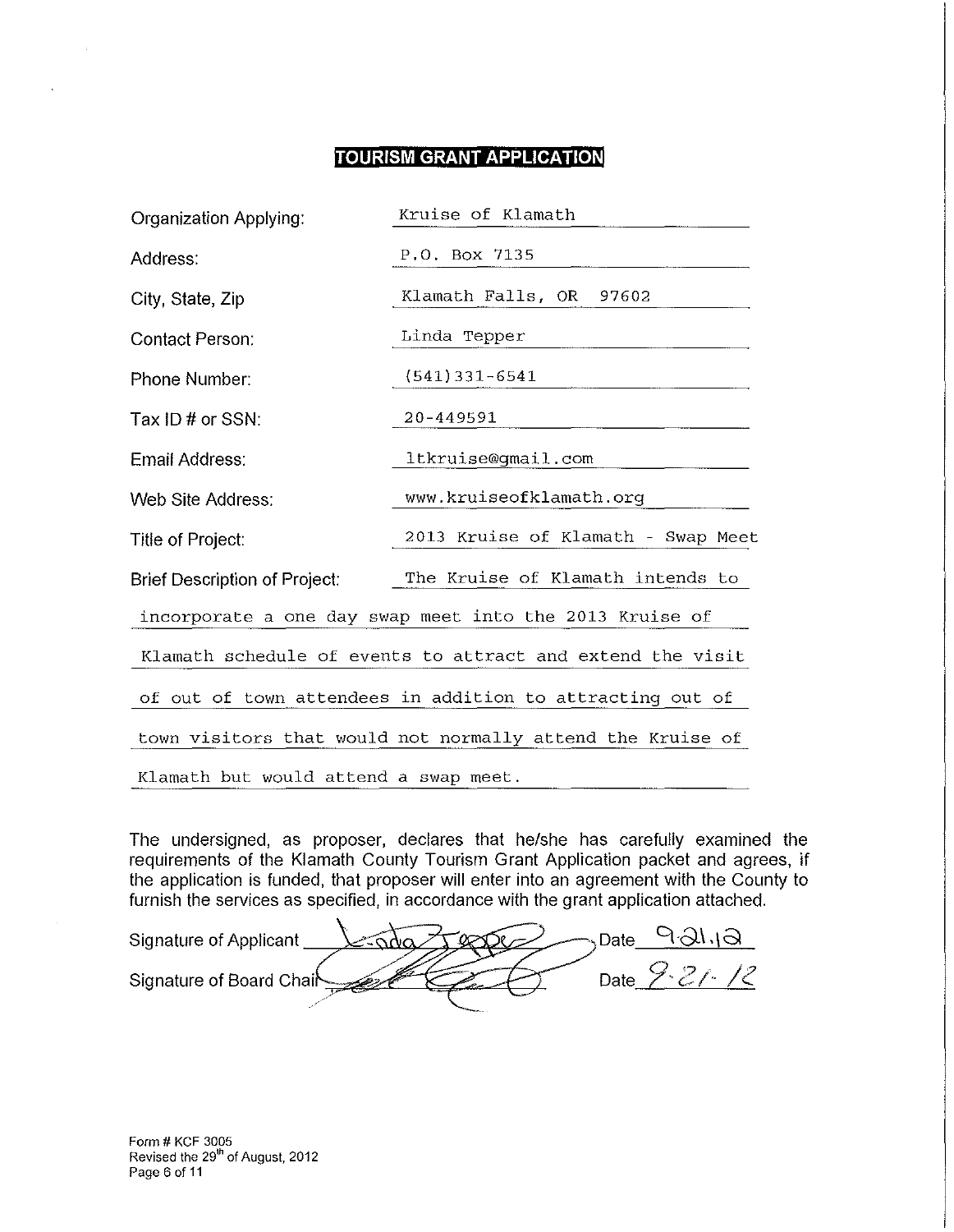## Tourism Grant Budget Form

| <b>INCOME</b>                                                     | Committed              | Pending                      | Total          | Actual                       | Comments/Explanations  |
|-------------------------------------------------------------------|------------------------|------------------------------|----------------|------------------------------|------------------------|
| <b>Tourism Grant Request</b>                                      | \$5,000                |                              |                |                              |                        |
| Cash Match -                                                      |                        |                              |                |                              |                        |
| Source: Kruise Funds                                              | \$2,000                |                              |                |                              |                        |
| Source:                                                           |                        |                              |                |                              |                        |
| Source:                                                           |                        |                              |                |                              |                        |
| <b>Total Cash Match</b>                                           | $\blacksquare$         |                              |                | $\overline{a}$               |                        |
| <b>Other Funding Sources:</b><br>Source: Vendor fees              | \$1,500                |                              |                |                              |                        |
| Source:                                                           |                        |                              |                |                              |                        |
| Source:                                                           |                        |                              |                |                              |                        |
| <b>Total Other Funding Sources</b>                                | \$1,500                | L,                           | w.             |                              |                        |
| <b>Total Projected Revenue</b>                                    | \$8,500                |                              |                |                              |                        |
| <b>EXPENSES</b>                                                   |                        |                              |                |                              |                        |
|                                                                   |                        |                              |                |                              |                        |
| Advertising                                                       |                        |                              |                |                              |                        |
| Print                                                             | \$2,000                |                              |                |                              | Cruisn mag., MFR newsp |
| Web                                                               |                        |                              |                |                              |                        |
| Other Internet                                                    |                        |                              |                |                              |                        |
| Other                                                             | \$2,000                |                              |                |                              | Flyers/posters         |
| <b>Total Advertising</b>                                          |                        | $\overline{\phantom{a}}$     | $\blacksquare$ | $\blacksquare$               |                        |
| Printing                                                          | \$4,000                |                              |                |                              | Registration Packets   |
| Postage                                                           | \$300                  |                              |                |                              |                        |
| Misc/Other (Explanation<br>Req'd):<br>Other: Travel to swap meets | \$200                  |                              |                |                              |                        |
| Other:                                                            |                        |                              |                |                              |                        |
| Other:                                                            |                        |                              |                |                              |                        |
| Other:                                                            |                        |                              |                |                              |                        |
| <b>Total Miscellaneous/Other</b>                                  | 5200<br>$\overline{a}$ | $\qquad \qquad \blacksquare$ | $\frac{1}{2}$  | $\overline{\phantom{a}}$     |                        |
| <b>Total Projected Expenses</b>                                   | \$8,500                | ä,                           | $\blacksquare$ | $\qquad \qquad \blacksquare$ |                        |
| Net Projected<br>Income <expense></expense>                       | \$0                    |                              |                |                              |                        |

#### **NOTES**

Do not include any items listed on Page 3 of the application as not eligible Be as specific as possible; provide explanation to help clarify budget items Use the "Actual" column when preparing your final report; submit this form with the final report Use additional space or lines if necessary to provide complete information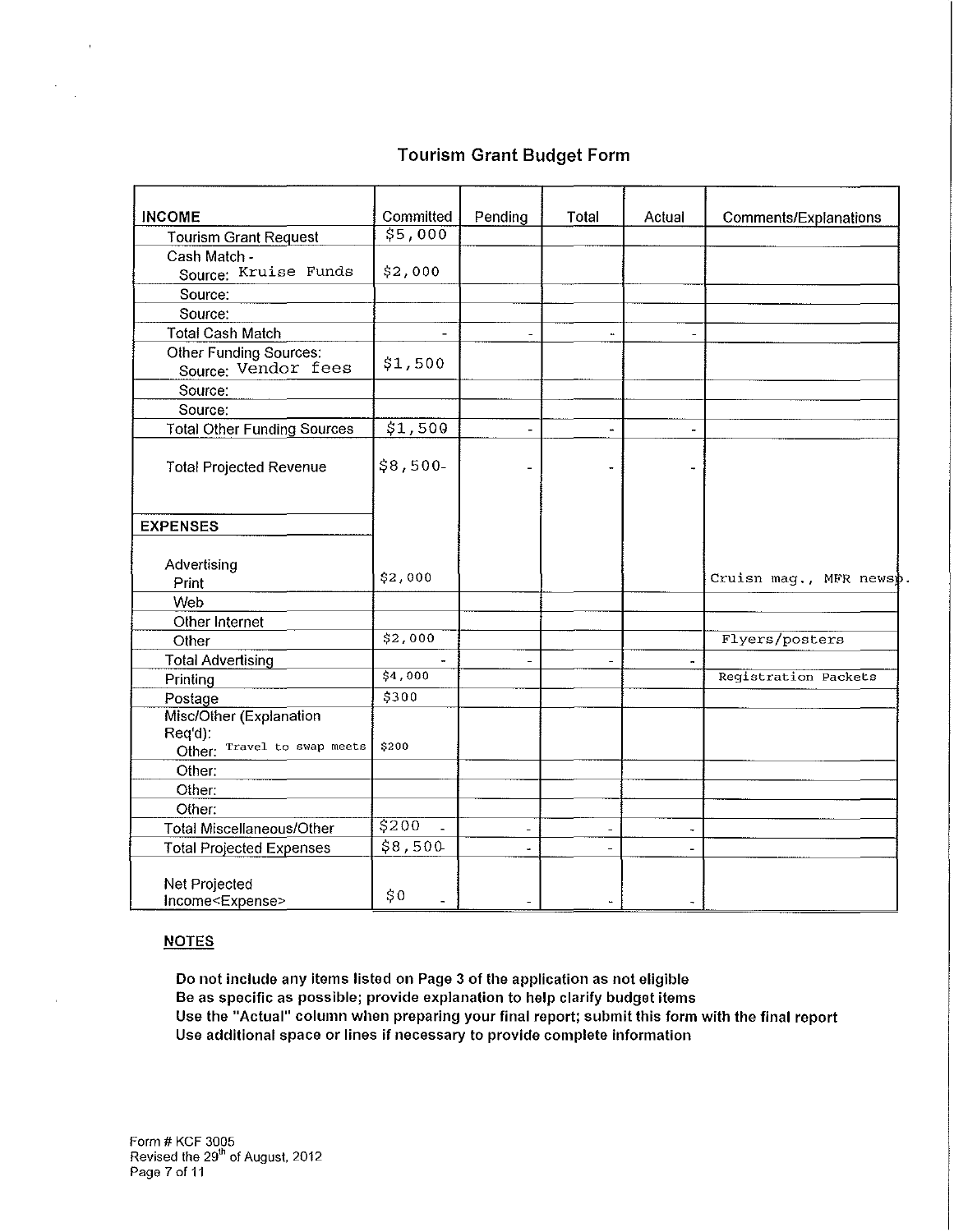#### **PROJECT DESCRIPTION**

Project Plan:

1. What is the main focus of this proposal?<br>Establish a swap meet on the Friday leading into the Kruise weekend to get out of town visitors to Klamath Falls on Friday instead of Saturday thus **increasing their stay. We believe that a swap meet is both a complimentry and an additive event that can not only extend the duration of Kruise**  participants' stay but also attract additional visitors to Klamath Falls for **the swap meet alone. The swap meet has the potential to become a three day event all of it's own if successful.** 

2. What are the project activities?

**The project would involve selecting a site for the swap meet, attracting vendors, publicizing the event to attendees and the managing the actual event.** 

3. When will the project occur? How long will it last?

**The swap meet will occur on the Friday of Kruise weekend which is June 28-30. For the initial year a one day swap meet is proposed with the goal of extending the swap meet in future years to the full weekend if it proves successful at drawing in visitors to Klamath Falls.** 

4. Who is the target market? What is your strategy for reaching the target market? There are two target markets - the sellers and the buyers. Sellers would be targeted by placing ads in trade specific publications such as the Crusin magazine and by distributing flyers at several large swap meets such as the Portland swap meet in April every year. Buyers would be targeted by notice in Kruise promotional materials and local and regional advertising.

## Project Goals:

5. How many visitors do you expect to attract to Klamath County? How will you count the number of visitors versus the number of locals? It is difficult to say how many new visitors to Klamath Falls a swap meet might attract. In terms of extending the stay of out of town visitors we would like to see a 25% increase in the Friday night occupancy rate in local hotels/motels over the previous year. The Kruise of Klamath would conduct a survey of swap meet attendees to determine their origin and other details of their visit.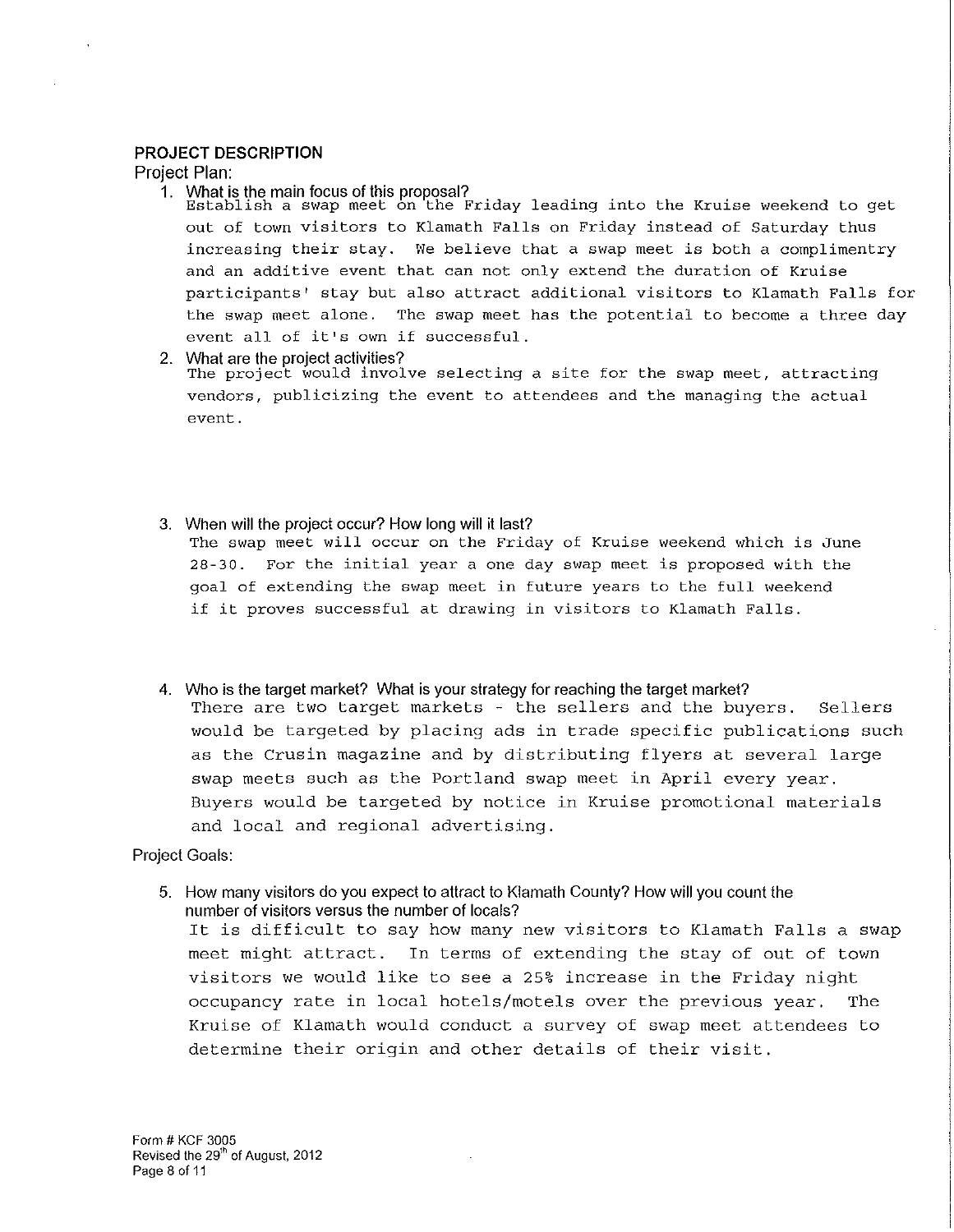6. How are you planning on extending the visitors length of stay? How will you encourage early arrival and late departure? By holding the swap meet on Friday only, the goal is to get out of town visitors to commit to coming over early so that they don't miss out on the swamp meet. As added incentive the Kruise will once again have its Friday evening entertainment line-up at the Ross Ragland Theater which will be made available to Kruise participants and the general public. This will aid in attracting those out of town visitors that might be interested in the swap meet but not necessarily the Kruise.

## QUALIFICATIONS OF APPLICANT

7. Describe your organization.

The Kruise of Klamath is a 501(3)c organization established in 2005 to continue a long tradition of putting on an annual classic car show in Klamath Falls. It consists of a 13 member board that governs the planning and execution of the annual event. The Board has a long track record of using local organizations to help out at the event in exchange for donations to their organization and also donating a certain percentage of profits from the event back to local charitable groups.

8. Describe your experience in operating past or similar projects. Have these projects been successful in bringing tourists to Klamath County? How are you uniquely qualified to carry out this project?

The Kruise of Klamath completed its 7th event in 2012 and has grown the event every year since its inception. The percentage of out of town participants has continued to grow every year and the Kruise organization is continually looking for ways to expand the event and increase both out of town participation and the length of stay from those out of town participants.

## MARKETING PLANS

9. Describe specifically how you will market the event to visitors.

There are two targeted groups to attract - sellers and buyers. Vendors will be recruited by placing ads in the Cruisn magazine and distributing flyers at other swap meets such as the annual Portland swap meet held in April and Kool April nights (large car show in Redding) that also features a swap meet with vendors. Buyers/attendees will be informed of the new event by way of a direct mail "Save the Date" postcard in January, an insert in registration flyers mailed in April and posters distributed to promote the event to the general public.